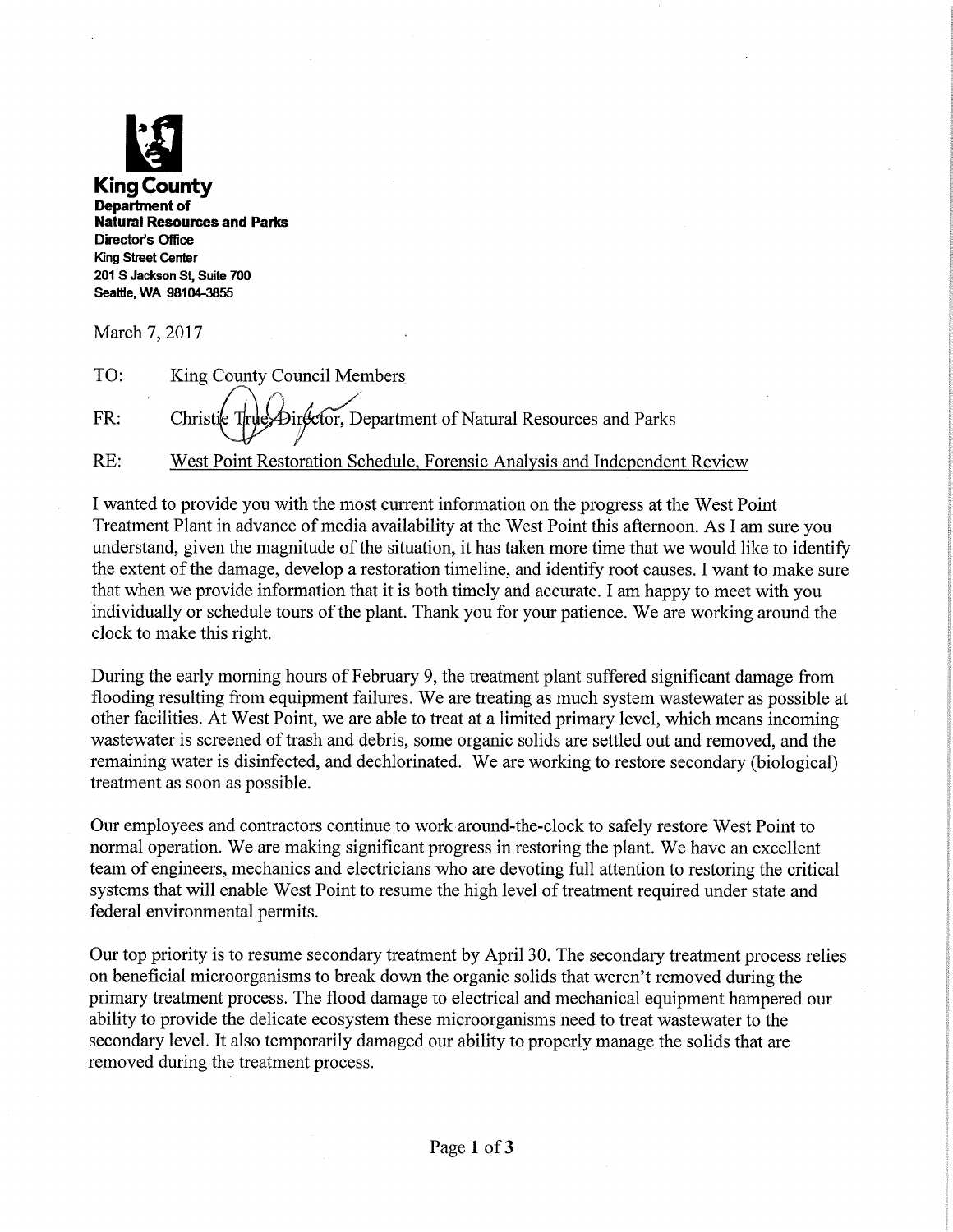We've identified four critical milestones to repair infrastructure that will support restoration of the delicate biological ecosystem:

# Milestone 1 —West Primary Treatment — Feb 28

We have completed this first milestone that gets the primary process ready to accept flows and have tanks that can remove the organic solids that settle at the bottom and the fats and oils in the wastewater that float to the top.

# Milestone 2 — Digester Heat and Main Digester 3 — March 17

The flood badly damaged the boilers that provide heat at the plant as well as heat to our secondary treatment process microorganisms. There are two boilers that are on the critical path. One of these boilers, Boiler 2, was repaired and up and running on March 6. Boiler 3 is scheduled to be up and running by March 17, when it will again be able to provide crucial heat to one of the main digesters.

### Milestone  $3$  — Solids Handling — April 24

This is a critical step in our process. After many weeks, the boilers are expected to return heat to the digesters and we will again be able to properly process solids.

### Milestone 4 — Start up Secondary Treatment — April 30

Restoring the cold, dormant microorganisms to their former vigor is going to require time as well as the expertise of academics and world-renowned experts in wastewater treatment systems we will hire on as consultants. Our goal now is to protect this delicate biology. This will be our intense focus between March 17 and April 30.

## The Forensic Analysis:

As you know, we experienced a very intense storm and were at peak flows coming into the plant on February 9. WPTP has handled this level of flow numerous times, year after year. The weather did not cause the bypass and flooding, but it contributed significantly because at this rate of flow there was very little time to respond to any problems. In fact, the time between when the electrical failure occurred in the effluent pumping station and when the primary treatment tanks first started to overflow was only 12 *minutes*.

The problem began with an instantaneous fault in the electrical systems in the effluent pumping station, causing one of the power feeds to shut down which led to all the pumps shutting down. These pumps help move treated wastewater – or effluent – out of the plant and into the deepwater outfall in Puget Sound.

We have systematically examined numerous components in the electrical system and have yet to pinpoint the exact piece of equipment that could have caused this fault. Extensive testing and investigation of the incoming power and have ruled out that as a potential cause. Our attention for the last two weeks has been focused on a transformer, but the results from transformer oil testing that came in late last Friday similarly did not indicate a problem with that equipment. Our attention has now shifted to a relay switch and we will continue to trace through the system until we find the source of the problem.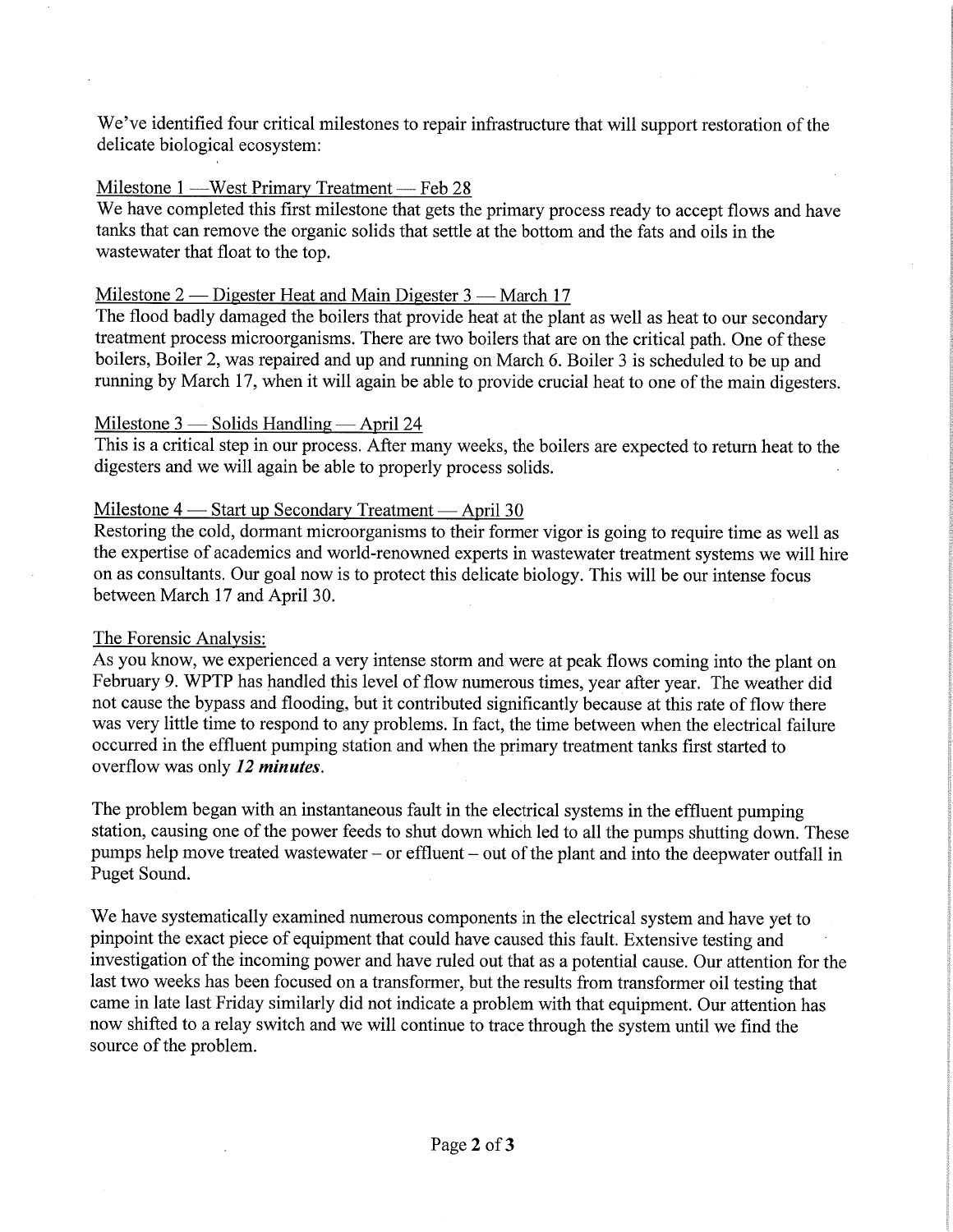Once the effluent pumps went offline, the plant operators worked to hold flows within the plant while electricians worked to restart the pump station and avoid a raw sewage bypass. Under these circumstances, automated systems are designed to protect the plant. When this automated system senses levels are within one foot of the top of the tanks, the sewage pumps automatically shut down and the emergency bypass gates automatically open.

These level sensors, or float switches, did not work. If they had worked properly, the flooding in the plant would not have happened. Based on our initial investigation, it appears that bends in the rods connecting the floats created friction which may have prevented the floats from working properly. The bends may have occurred during routine maintenance and testing of the floats. A diagram of these switches is attached.

In summary, as of today, this event appears to have its roots in electrical and equipment failures. The personnel in charge of the plant during the incident are licensed, skilled professionals who followed appropriate training and protocols. We will continue to obtain additional information and keep you informed.

We are fortunate that no lives were lost. Mechanical equipment has been salvaged and restored, and electrical wiring and systems can be replaced. The challenge now is to repair and rehabilitate equipment that will enable us to manage the startup of a biological system so we can resume treating wastewater to the secondary level.

### Independent review

Lastly, I would like to let you know that we have hired the firm of Woodard and Curran which has extensive expertise in water and wastewater infrastructure, including operations and maintenance, control systems and automation to conduct an independent review of the Febmary 9 incident as well as anything that may have happened earlier that led to the problems we experienced on this day.

The forensic analysis that CH2M conducted has already offered insight into our operations and protocols and we expect the State Department of Ecology to also conduct an extensive review. This independent review is an opportunity to go beyond that by taking a top-to-bottom comprehensive evaluation of our operations and maintenance.

I expect Woodard and Curran to be comprehensive and thorough in its review and provide recommendations on what we can do to prevent a similar problem in the future. As soon as possible we would like to introduce the experts to the Council and seek your input into the review.

Please let me know if you have any further questions at this time. We are committed to keeping the council informed on a regular basis as we proceed with restoration.

ec: The Honorable Dow Constantine, King County Executive, King County Executive Office (KCEO) Rhonda Berry, Deputy Executive for Operations, KCEO Shannon Braddock, Acting Council Relations Director, KCEO

Mark Isaacson, Division Director, Wastewater Treatment Division, Department of Natural Resources and Parks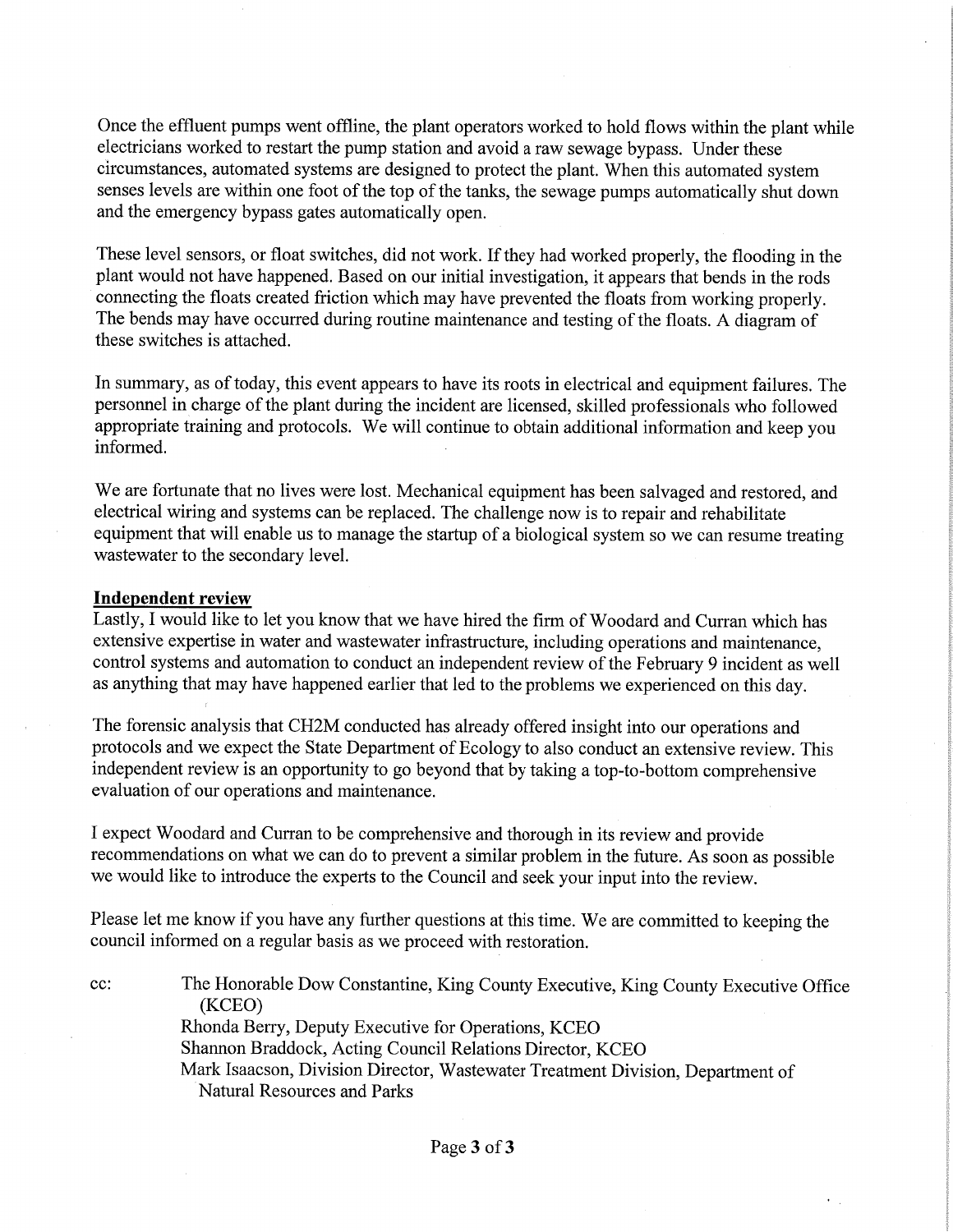

### **Series** 301

Top Mount — Float Type

CHART D

Single Stage for Alarms, Depth to 12 ft. Hermetically Sealed Switches



| CM = CENTIMETERS<br>MM = MILLIMETERS<br>$M = METERS$ |                                                                | THE OPERATING DEPTH MUST BE SPECIFIED<br><b>BETWEEN THESE LIMITS</b> |                                                                       | FIXED LEVEL                                                                              | MINIMUM<br>TANK DEPTH       |
|------------------------------------------------------|----------------------------------------------------------------|----------------------------------------------------------------------|-----------------------------------------------------------------------|------------------------------------------------------------------------------------------|-----------------------------|
| <b>SPECIFIC</b><br>GRAVITY                           | <b>FLOAT</b><br>$C = \text{CDPFER}$<br>SS = STAINLESS<br>STEEL | OPERATING POINT<br>(ON RISE)                                         | OPERATING POINT<br>(ON OROP)<br>FROM TOP OF FLANGE FROM TOP OF FLANGE | MINIMUM HIGH LEVEL  MAXIMUM LOW LEVEL   CHANGE "O" BETWEEN  REQUIRED BELOW<br>ON AND OFF | LOW OPERATING<br>POINT "TB" |
| 1.0                                                  | 4 1/2" C                                                       | $9^*$<br>22.9 cm                                                     | 96"<br>2.44 M                                                         | 3/4"<br>19 mm                                                                            | 5 3/4"<br>14.6 cm           |
|                                                      | 4 1/2" SS                                                      | $9.3/8$ "<br>23.8 cm                                                 | 144"<br>3.66 M                                                        | 3/4''<br>19 mm                                                                           | 5 3/4"<br>14.6 cm           |
|                                                      | $7r$ SS                                                        | 10 3/4"<br>27.3 cm                                                   | 144"<br>3.66 M                                                        | $1/2$ <sup>*</sup><br>13 mm                                                              | 6"<br>15.2 cm               |
|                                                      | $31/27 \times 65$ SS                                           | 97/8<br>25 cm                                                        | 144*<br>3.66 M                                                        | 7/8"<br>22 mm                                                                            | 75/8<br>19.4 cm             |
| .90                                                  | 4 1/2" C                                                       | 8 3/4"<br>22.2 cm                                                    | 84"<br>2.13 M                                                         | $7/8^{\circ}$<br>22 mm                                                                   | 6.1/8"<br>15.6 cm           |
|                                                      | 4 1/2" SS                                                      | 91/4<br>23.5 cm                                                      | 144"<br>3.66 M                                                        | 1''<br>$25 \text{ mm}$                                                                   | 61/8'<br>15.6 cm            |
|                                                      | $\overline{7}$ SS                                              | 10 5/8"<br>27 cm                                                     | 144"<br>3.66 M                                                        | $1/2^+$<br>$13 \text{ mm}$                                                               | 61/4"<br>15.9 cm            |
|                                                      | $31/2$ " x 6" SS                                               | 9.3/8<br>23.8 cm                                                     | 96''<br>2.44 M                                                        | 11/8<br>29 mm                                                                            | 77/8<br>20.0 cm             |
| .82                                                  | 4 1/2" C                                                       | $B = 1/2$<br>21.6 cm                                                 | 72"<br>1.83M                                                          | 1"<br>25 mm                                                                              | 61/4<br>15.9 cm             |
|                                                      | 4 1/2" SS                                                      | 8 3/4"<br>22.9 cm                                                    | 108*<br>2.74 M                                                        | $7/8$ <sup>*</sup><br>22 mm                                                              | 61/4"<br>15.9 cm            |
|                                                      | 7 <sub>55</sub>                                                | $10^{1/2}$<br>26.7 cm                                                | 144*<br>3.66 M                                                        | $1/2$ <sup>*</sup><br>$13 \text{ mm}$                                                    | 6 3/4"<br>17 cm             |
|                                                      | $31/2$ " x $6$ " SS                                            | 91/8"<br>23.2 cm                                                     | $72^{\circ}$<br>1.83 M                                                | 11/4"<br>32 mm                                                                           | 8"<br>20.3 cm               |
| .75                                                  | 4 1/2" SS                                                      | 8.3/8<br>21.3 cm                                                     | $72^{\circ}$<br>1.83 M                                                | 1"<br>25 mm                                                                              | 61/2<br>16.5cm              |
|                                                      | $7^\circ$ SS                                                   | 10 3/8"<br>26.4 cm                                                   | $144^\circ$<br>3.66 M                                                 | $5/8^{\circ}$<br>16 mm                                                                   | 6 7/8°<br>17.5 cm           |
|                                                      | $31/2$ " x 6" SS                                               | 8 7/8"<br>22.5 cm                                                    | 48"<br>1.22 M                                                         | $11/2$ <sup>*</sup><br>38 mm                                                             | R"<br>20.3 cm               |
| .50                                                  | $7'$ SS                                                        | 9.3/4"<br>23.5 cm                                                    | 144"<br>3.66 M                                                        | $3/4$ <sup>*</sup><br>19 mm                                                              | 6 3/4"<br>17 cm             |

The reliable 301 Series has proven to be a rugged economical choice for top mounting on tanks where side mounting is not practical, or for use in sumps. These units feature a fixed deadband for high or low alarm or shutdown. This control can be mounted on top of any closed or open tank or sump by use of the 3/4" NPT connection. Flanges are also available in various sizes, pressure rating and material to meet any installation. Several size floats are available to accommodate liquids to a specific gravity of 0.5 and depths to 12 feet.

Electrical switch actions, SPST (SPDT) (DPDT) or (DPST). can be ordered to satisfy most applications. Two-stage operation available, consult factory. Hermetically sealed snap action or mercury contacts provide for high or low current or voltage requirements. Enclosures include general purpose NEMA-1, weatherproof NEMA-4, explosion-proof NEMA-7, 9. The explosion-proof, vapor proof version combines weatherproof, vapor proof, and explosion-proof NEMA-4, 7, 9 construction in one enclosure. The 301 Series can be used on pressurized vessels.

#### **APPLICATIONS**

EXEN

Oil refineries, chemical plants, power generating stations, pumping stations, sanitary/waste water facilities, sumps, open or closed tanks and vessels.

#### **SPECIFICATIONS**

Minimum Specific Gravity: Dependent on float size and rod length. See chart A.

Switch Type: Snap action or mercury. See charts D and E.

Electrical Rating: See charts D and E.

Wiring Connection: G, WT or E enclosure, terminal board. EV enclosure 18" (460 mm) leads.

Enclosures: G, painted steel and aluminum. WT, painted steel, aluminum and neoprene. E, aluminum. EV, aluminum and neoprene.

Wetted Parts: See model chart.

Approximate Weight: 301G, WT with 41/2" SS float, 8 ft. rod, 5" 125# cast iron flange. Approximately 35 lb (16 kg) with E, EV enclosure 39 lb (17,7 kg).

#### **Suggested Specification**

Liquid level control shall be top mount, float operated with fixed deadband for alarm service, (insertion depth, float and flange type to be specified). Circuit shall be hermetically sealed (SPST) (SPDT) DPDT snap action (mercury) switch. Enclosure shall be general purpose (weatherproof) (explosion-proof) (explosion-proof - vapor proof).